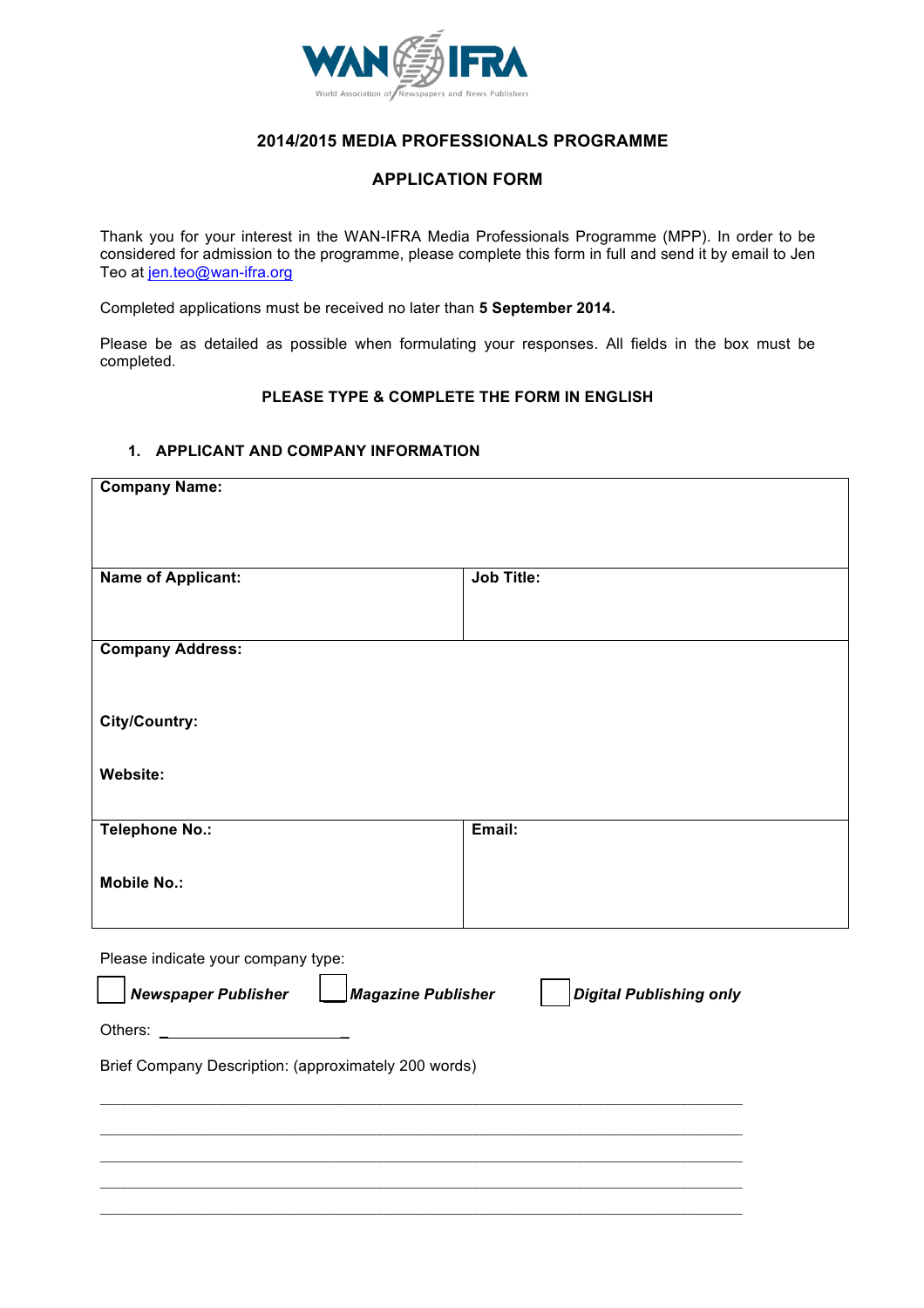

Year of Establishment:

Total Number of employees: *\_* \_

Annual Turnover in Euro: *(optional)*

State your company publication title/s, publication frequency and circulation:

| <b>Publication Title/s:</b> | <b>Publishing Frequency:</b>             | <b>Average Circulation:</b>  |
|-----------------------------|------------------------------------------|------------------------------|
|                             | (daily, weekly, bi-monthly, monthly etc) | Please indicate free or sold |
|                             |                                          |                              |
|                             |                                          | copies. No of copies per day |
|                             |                                          |                              |
|                             |                                          |                              |
|                             |                                          |                              |
|                             |                                          |                              |
|                             |                                          |                              |
|                             |                                          |                              |
|                             |                                          |                              |
|                             |                                          |                              |
|                             |                                          |                              |
|                             |                                          |                              |
|                             |                                          |                              |
|                             |                                          |                              |
|                             |                                          |                              |
|                             |                                          |                              |
|                             |                                          |                              |

Does your company have any subsidiary holdings/offices? *(Example: radio, broadcast, commercial printing, distributions companies etc):* 

| <b>Subsidiaries/Regional Offices</b> | <b>Brief Description</b> |
|--------------------------------------|--------------------------|
|                                      |                          |
|                                      |                          |
|                                      |                          |
|                                      |                          |
|                                      |                          |
|                                      |                          |
|                                      |                          |
|                                      |                          |
|                                      |                          |
|                                      |                          |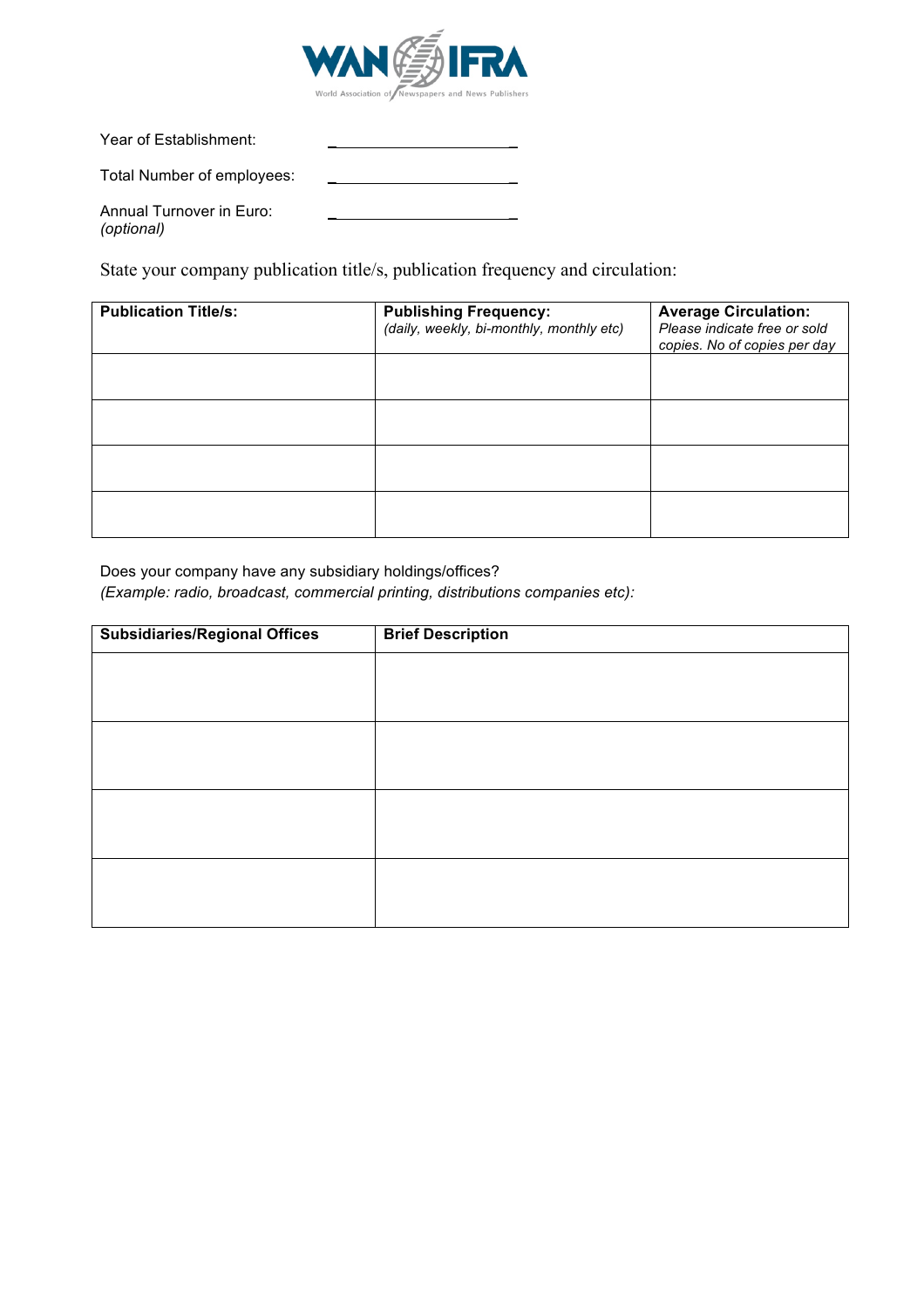

# **2. APPLICANT CURRENT JOB INFORMATION**

| Describe your current job responsibilities (please specify your day-to-day tasks, with 2-5<br>lines of description for each task mentioned).                |
|-------------------------------------------------------------------------------------------------------------------------------------------------------------|
|                                                                                                                                                             |
|                                                                                                                                                             |
|                                                                                                                                                             |
|                                                                                                                                                             |
|                                                                                                                                                             |
| Indicate how many staff members are in your team/department.                                                                                                |
| Indicate the person's name and job title that you are reporting directly to.                                                                                |
|                                                                                                                                                             |
| Are there any staff members under your supervision or reporting directly to you, if so how<br>many of them and briefly explained their roles or job titles. |
|                                                                                                                                                             |
|                                                                                                                                                             |
|                                                                                                                                                             |
|                                                                                                                                                             |
| Why do you want to join the Media Professionals Programme? (100 words minimum)                                                                              |
|                                                                                                                                                             |
|                                                                                                                                                             |
|                                                                                                                                                             |
|                                                                                                                                                             |
| What are your professional goals for the next 3 years? (50 words minimum)                                                                                   |
|                                                                                                                                                             |
|                                                                                                                                                             |
|                                                                                                                                                             |
|                                                                                                                                                             |
|                                                                                                                                                             |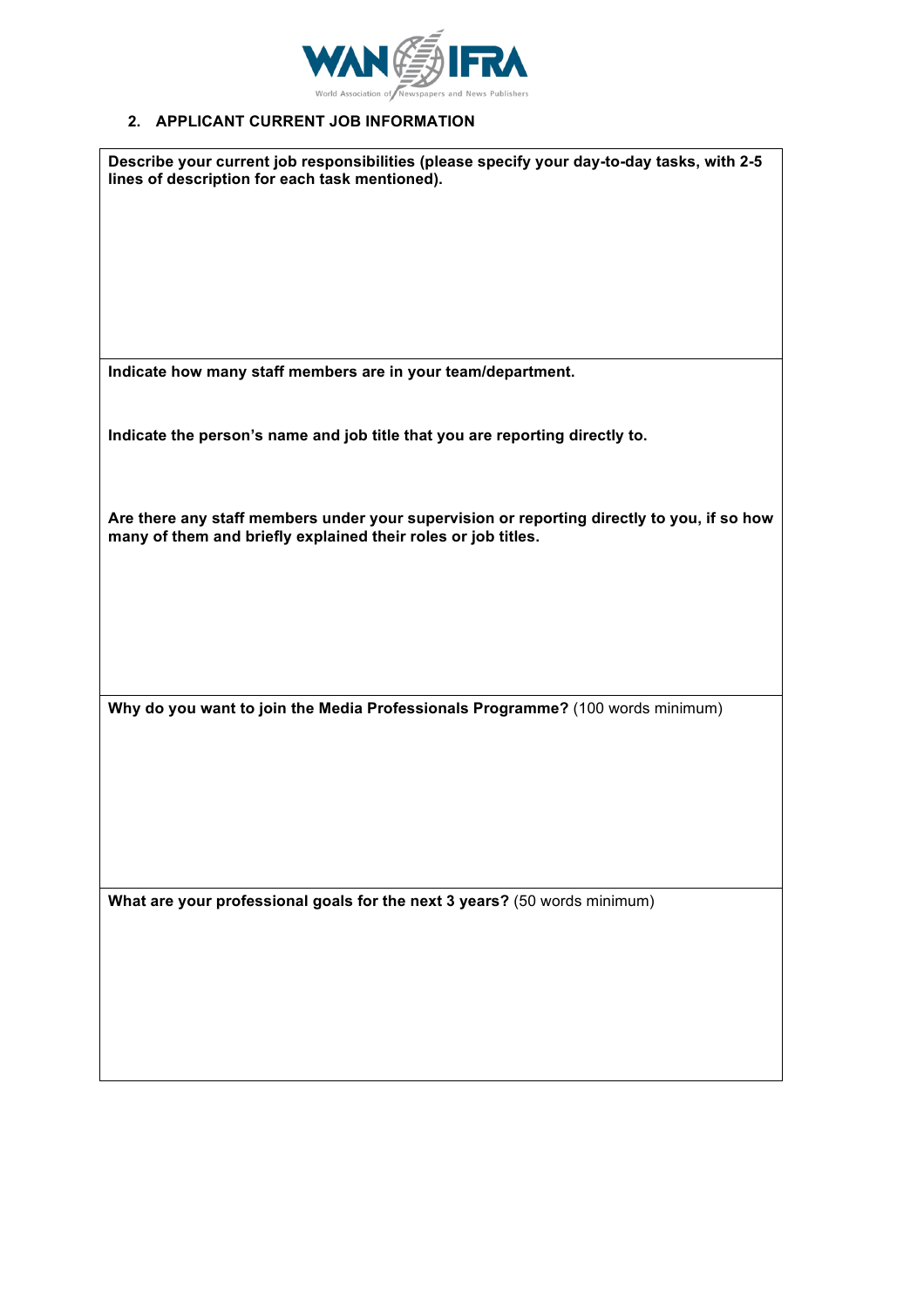

| What are some of the challenges/problems/issues that you are facing in your current                                                                                  |
|----------------------------------------------------------------------------------------------------------------------------------------------------------------------|
| workplace? (50 words minimum)                                                                                                                                        |
|                                                                                                                                                                      |
|                                                                                                                                                                      |
|                                                                                                                                                                      |
|                                                                                                                                                                      |
|                                                                                                                                                                      |
|                                                                                                                                                                      |
|                                                                                                                                                                      |
| What are the three keys training and development areas that will be important and you<br>would like to be equipped within the next 1-2 years? (50 words minimum)     |
|                                                                                                                                                                      |
|                                                                                                                                                                      |
|                                                                                                                                                                      |
|                                                                                                                                                                      |
|                                                                                                                                                                      |
|                                                                                                                                                                      |
|                                                                                                                                                                      |
| On a scale of 1 to 10, how much power/influence do you have at preset to make<br>changes/improvement in your organisation? Please provide examples you might want to |
| make. (100 words minimum)                                                                                                                                            |
|                                                                                                                                                                      |
|                                                                                                                                                                      |
|                                                                                                                                                                      |
|                                                                                                                                                                      |
|                                                                                                                                                                      |
|                                                                                                                                                                      |
|                                                                                                                                                                      |
| Why do you think you should be accepted into the Media Professionals Programme, over<br>other participants? (50 words minimum)                                       |
|                                                                                                                                                                      |
|                                                                                                                                                                      |
|                                                                                                                                                                      |
|                                                                                                                                                                      |
|                                                                                                                                                                      |
|                                                                                                                                                                      |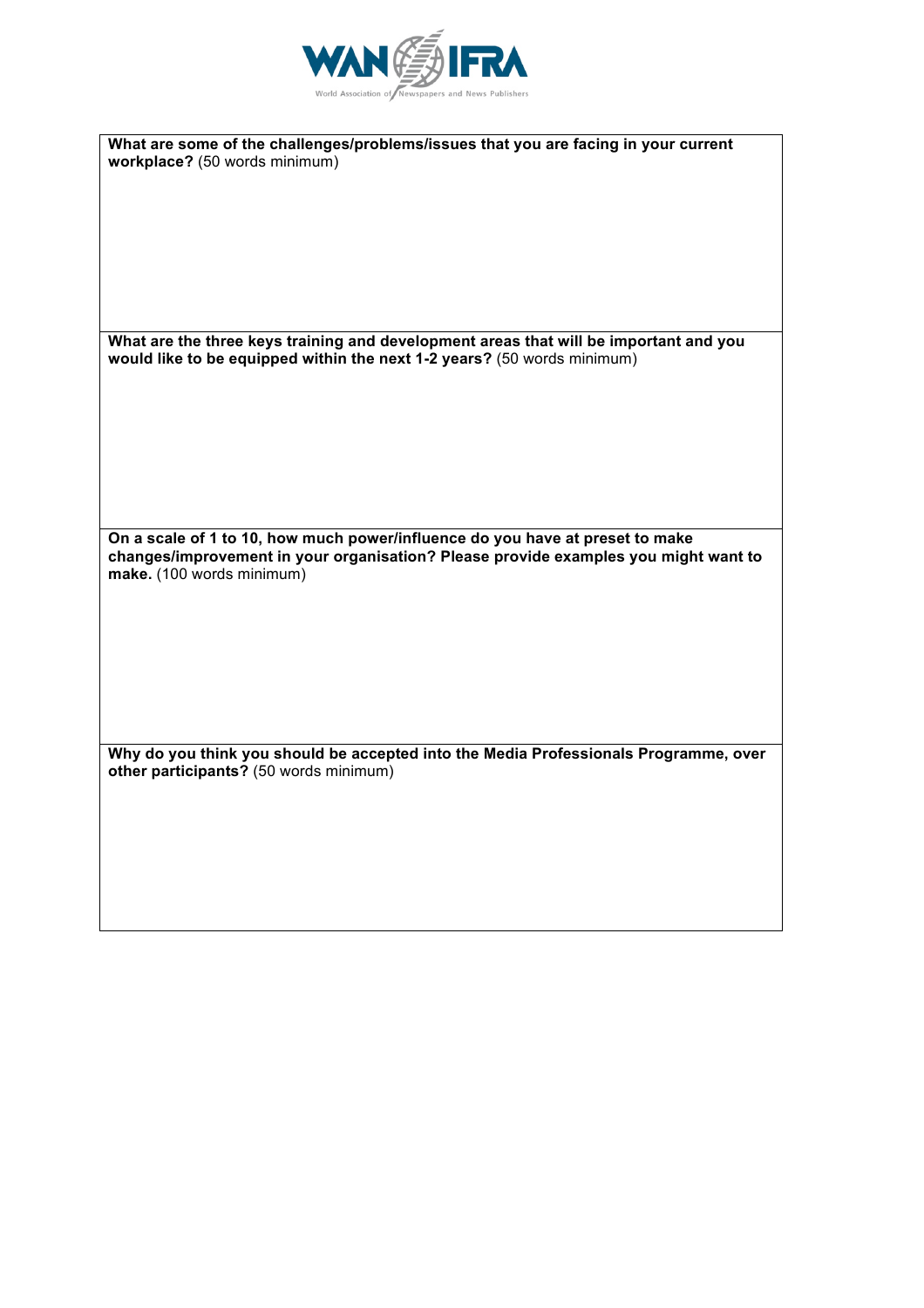

#### **3. EMPLOYMENT HISTORY**

|      | <b>Date</b> | <b>Firm/Institution</b><br><b>Position Held</b> |  |                             |  |
|------|-------------|-------------------------------------------------|--|-----------------------------|--|
| From | To          | (In chronological order)                        |  | <b>Key Responsibilities</b> |  |
|      |             |                                                 |  |                             |  |
|      |             |                                                 |  |                             |  |
|      |             |                                                 |  |                             |  |
|      |             |                                                 |  |                             |  |
|      |             |                                                 |  |                             |  |
|      |             |                                                 |  |                             |  |
|      |             |                                                 |  |                             |  |
|      |             |                                                 |  |                             |  |
|      |             |                                                 |  |                             |  |
|      |             |                                                 |  |                             |  |
|      |             |                                                 |  |                             |  |
|      |             |                                                 |  |                             |  |

## **4. ACADEMIC QUALIFICATIONS**

| <b>Date</b> |    | <b>Schools/Institutions Attended</b> | <b>Qualifications Obtained</b>    |
|-------------|----|--------------------------------------|-----------------------------------|
| <b>From</b> | To |                                      | ('O'/'A' Levels, Diploma, Degree) |
|             |    |                                      |                                   |
|             |    |                                      |                                   |
|             |    |                                      |                                   |
|             |    |                                      |                                   |
|             |    |                                      |                                   |
|             |    |                                      |                                   |
|             |    |                                      |                                   |
|             |    |                                      |                                   |

## **5. OTHER QUALIFICATIONS / COURSES ATTENDED / AWARDS ATTAINED**

| <b>Date</b> |    | <b>Qualifications / Awards Obtained</b> |                             |
|-------------|----|-----------------------------------------|-----------------------------|
| From        | To |                                         | <b>Awarding Institution</b> |
|             |    |                                         |                             |
|             |    |                                         |                             |
|             |    |                                         |                             |
|             |    |                                         |                             |
|             |    |                                         |                             |
|             |    |                                         |                             |
|             |    |                                         |                             |
|             |    |                                         |                             |

## **6. PROFESSIONAL ASSOCIATIONS/NETWORKS BELONG**

| <b>Date</b> |    |                             | <b>Title</b> |
|-------------|----|-----------------------------|--------------|
| From        | To | <b>Name of Organisation</b> |              |
|             |    |                             |              |
|             |    |                             |              |
|             |    |                             |              |
|             |    |                             |              |
|             |    |                             |              |
|             |    |                             |              |
|             |    |                             |              |
|             |    |                             |              |